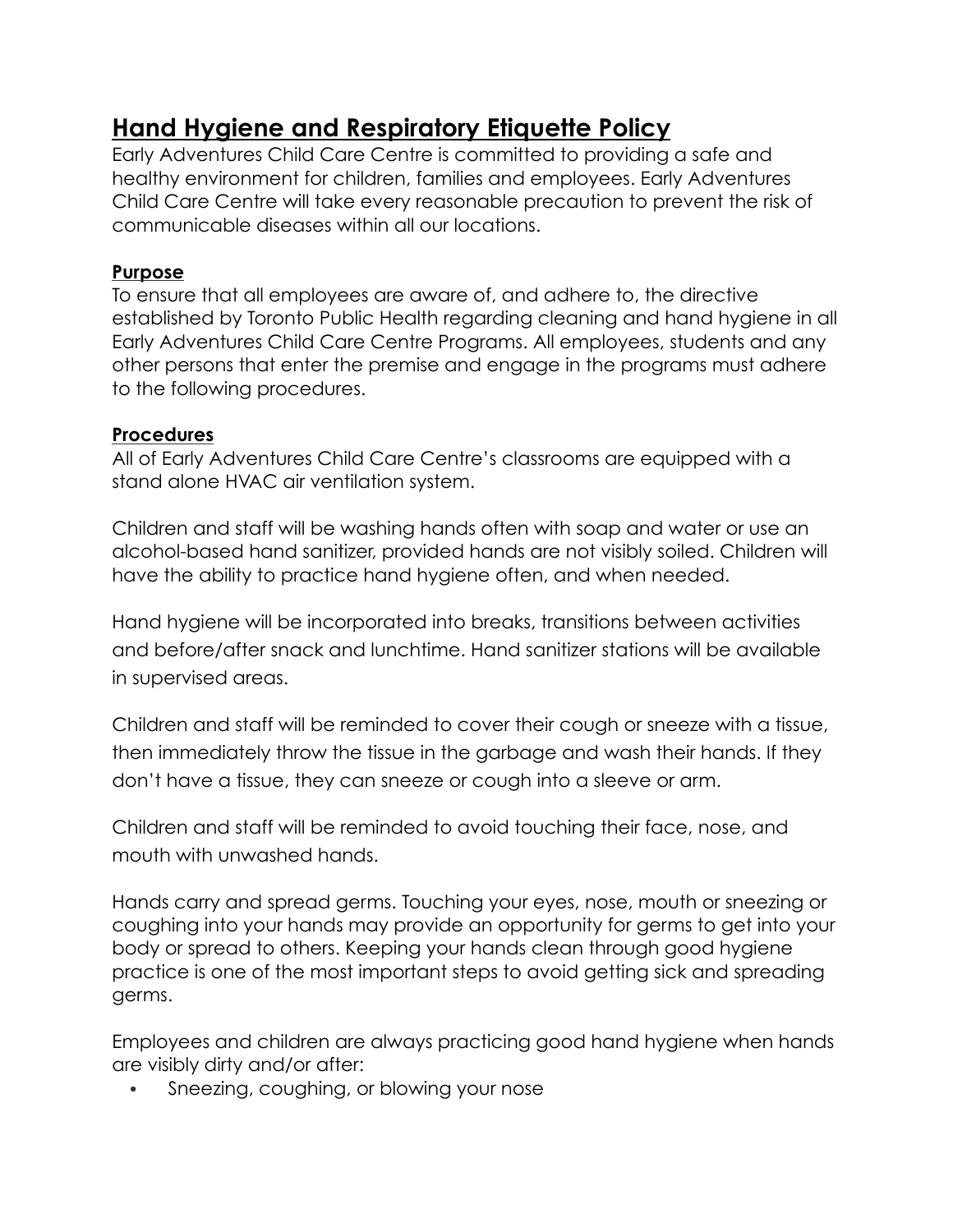- Using the washroom
- Handling garbage
- Handling raw foods
- Outdoor play
- Group or individual sensory play
- Toileting/diapering routines
- Handling soiled laundry or dishes
- Handling soiled toys or other items
- Coming into contact with bodily fluids
- Coming into contact with any soiled/mouthed items

In addition, hands should be cleaned using soap and water or hand sanitizer before and after:

- Preparing, handling, serving and eating food
- Handling animals
- Touching a cut or open sore
- Changing diapers
- Glove use
- Before putting on and after taking off PPE
- Dispensing/handling expressed breast milk
- Before and after giving medication
- After touching regularly touched items such as door knobs, toilets and sink taps
- Whenever there is a chance that your hands may have been contaminated!

When hands are visibly soiled, the following steps must be followed for cleaning hands. If you have access to running water and soap:

- Wet hands
- Apply soap
- Lather for at least 20 seconds. Rub between fingers, back of hands, fingertips, under nails
- Rinse well under running water
- Dry hands well with paper towel or hot air blower
- Turn taps off with paper towel, if available

When hands are not visibly soiled, follow these steps for cleaning hands.

- Apply hand sanitizer (60-90% alcohol-based)
- Rub hands together for at least 20 seconds
- Work sanitizer between fingers, back of hands, fingertips, and under nails.
- Rub hands until dry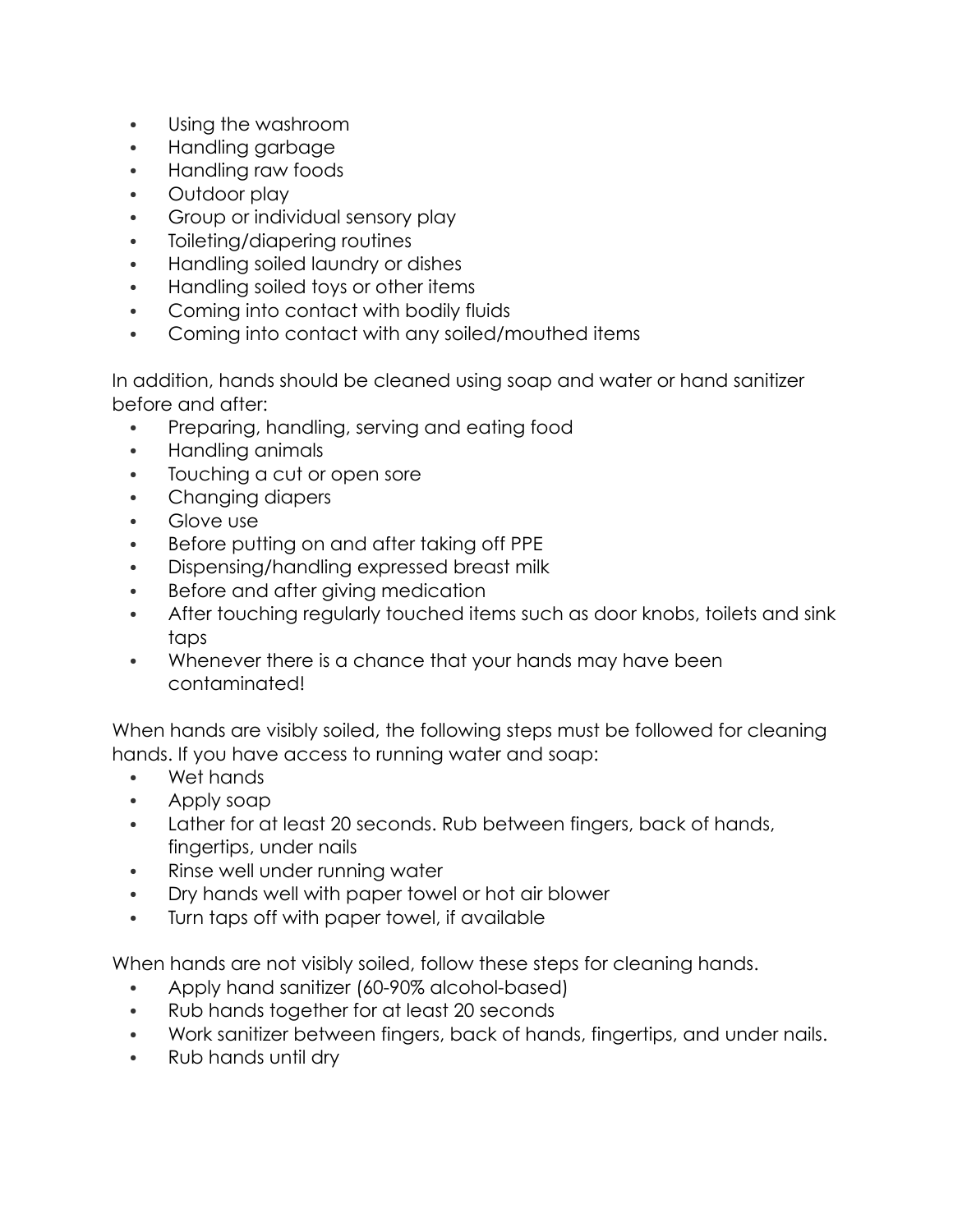## **Hand Hygiene Monitoring**

To ensure that employees are using proper hand hygiene methods, supervisors will review hand hygiene practices on a regular basis and provide feedback to employees as required. Hand washing is the preferred method of hand hygiene however, hand sanitizer will be used where hand washing is not possible such as at the screening table and when playing outside.

### **Hand Sanitizing Information**

When your hands are not visible dirty, a 60-90% alcohol based hand sanitizer can be used. Hand sanitizers can only be used on children who are over the age of two and must always be used under adult supervision. Adults must ensure that the product has completely evaporated from the child's hands before allowing the child to continue their activity. Parent consent is required to use hand sanitizer on children. If consent is not provided the child may not be permitted in the program.

### **Glove Use**

Gloves shall be worn when it is anticipated that hands will come into contact with mucous membranes, broken skin, tissue, blood, bodily fluids, secretions, excretions, contaminated equipment or environmental surfaces. All gloves are single use

Procedure:

- Employees must follow proper hand hygiene before applying AND after removing gloves.
- Gloves shall be removed as directed by Public Health and training that has been provided.
- Gloves will be discarded in the appropriate bin
- Employees must sanitize their hands (hand washing or sanitizer) immediately after removing their gloves.

To reduce hand irritation related to gloves:

- Wear gloves for as short a time as possible
- Ensure that hands are clean and dry before wearing gloves
- Ensure gloves are intact, clean and dry inside
- Gloves are single use only, and must be task specific such as for diaper changes

# **Gloves when Cleaning/Disinfecting**

Preparing the disinfecting product will be performed by one employee each morning. The Employee will ensure that appropriate Personal Protection Equipment (PPE) is worn when preparing the disinfecting solution.